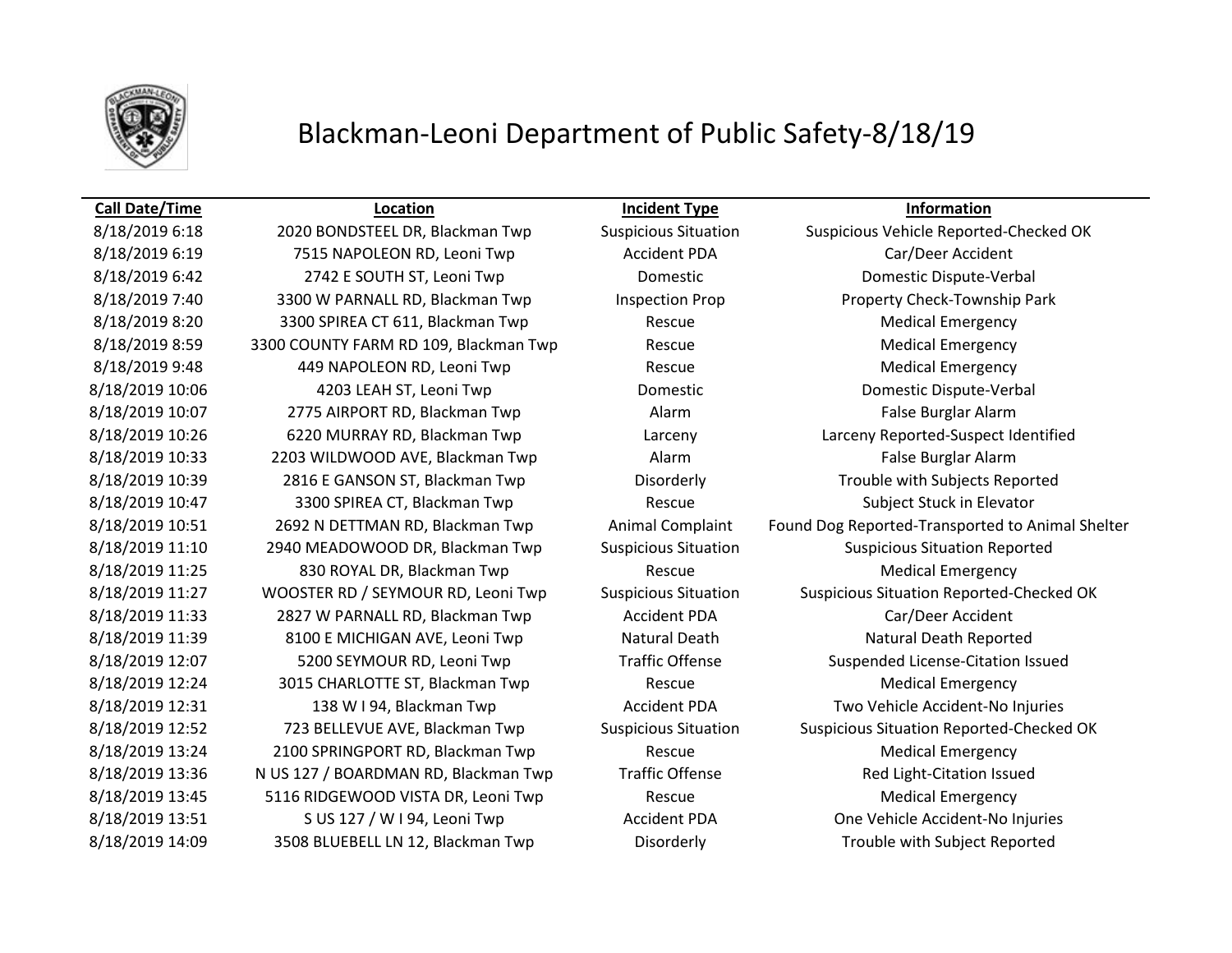

### Blackman-Leoni Department of Public Safety-8/18/19

8/18/2019 14:50 2518 DAN ST, Blackman Twp Rescue Rescue Medical Emergency 8/18/2019 15:27 436 WASHINGTON DR, Leoni Twp Suspicious Situation Suspicious Situation Reported 8/18/2019 15:54 3952 SHOREHAM ST, Blackman Twp Rescue Rescue Medical Emergency 8/18/2019 16:00 4640 PAGE AVE, Leoni Twp Alarm Alarm Ralse Burglar Alarm 8/18/2019 16:16 E I 94 / N DEARING RD, Sandstone Twp Traffic Offense Speed-Citation Issued 8/18/2019 18:16 LANSING AVE / NEWELL AVE, Blackman Twp Traffic Offense Speed-Verbal Warning 8/18/2019 18:32 387 JEFFERSON DR, Leoni Twp Rescue Rescue Medical Emergency 8/18/2019 18:35 LANSING AVE / WOODWORTH RD, Blackman Twp Traffic Offense Speed-Citation Issued 8/18/2019 18:40 1585 ORCHARD CT, Leoni Twp Rescue Rescue Medical Emergency 8/18/2019 18:40 PAGE AVE / FALAHEE RD, Leoni Twp Traffic Offense Red Light-Verbal Warning 8/18/2019 18:50 5025 ANN ARBOR RD 106, Leoni Twp Rescue Rescue Medical Emergency 8/18/2019 18:54 749 W HIGH ST, Jackson Assist Assist Assist to Jackson Police Department 8/18/2019 19:09 2251 SPRINGPORT RD, Blackman Twp Fire Fire Fire False Fire Alarm 8/18/2019 19:12 3514 WAYLAND DR, Blackman Twp Alarm Alarm False Burglar Alarm 8/18/2019 19:17 **171 PEACH ST, Blackman Twp** Fire Fire Fire False Fire Alarm 8/18/2019 19:32 2149 FOX RD, Leoni Twp Civil Dispute Civil Dispute Civil Dispute Over a Vehicle 8/18/2019 19:38 2767 AIRPORT RD, Blackman Twp Larceny Larceny Reported-Purse Stolen 8/18/2019 19:58 E I 94 / SARGENT RD, Leoni Twp Motorist Assist Motorist Assist Motorist Assist-Vehicle Problems 8/18/2019 20:43 3300 W PARNALL RD, Blackman Twp Inspection Prop Property Check-Township Park 8/18/2019 20:45 FIFTH ST / GRAND ST, Leoni Twp Accident PDA Two Vehicle Accident-No Injuries 8/18/2019 21:24 ANN ARBOR RD / YOUNG RD, Leoni Twp Traffic Offense Speed-Citation Issued 8/18/2019 21:48 205 OAK GROVE AVE, Blackman Twp Traffic Offense No License-Citation Issued 8/18/2019 21:53 635 S LAKESIDE DR, Leoni Twp Rescue Rescue Medical Emergency

**Call Date/Time Location Incident Type Information**

8/18/2019 14:18 W I 94 / S US 127, Leoni Twp Motorist Assist Motorist Assist Motorist Assist-Vehicle Problems 8/18/2019 16:32 N US 127 / W I 94, Blackman Twp Traffic Offense Pedestrian on Freeway-Citation Issued 8/18/2019 18:33 LANSING AVE / GALLERY PLACE DR, Blackman Twp Traffic Offense Registration Violation-Verbal Warning 8/18/2019 19:01 1498 FALAHEE RD, Leoni Twp Peace Officer Welfare Check on Subject-Unable to Locate 8/18/2019 19:21 901 ROSEHILL RD, Blackman Twp Abandoned Vehicle Abandoned Vehicle Reported-Travelodge-Towed